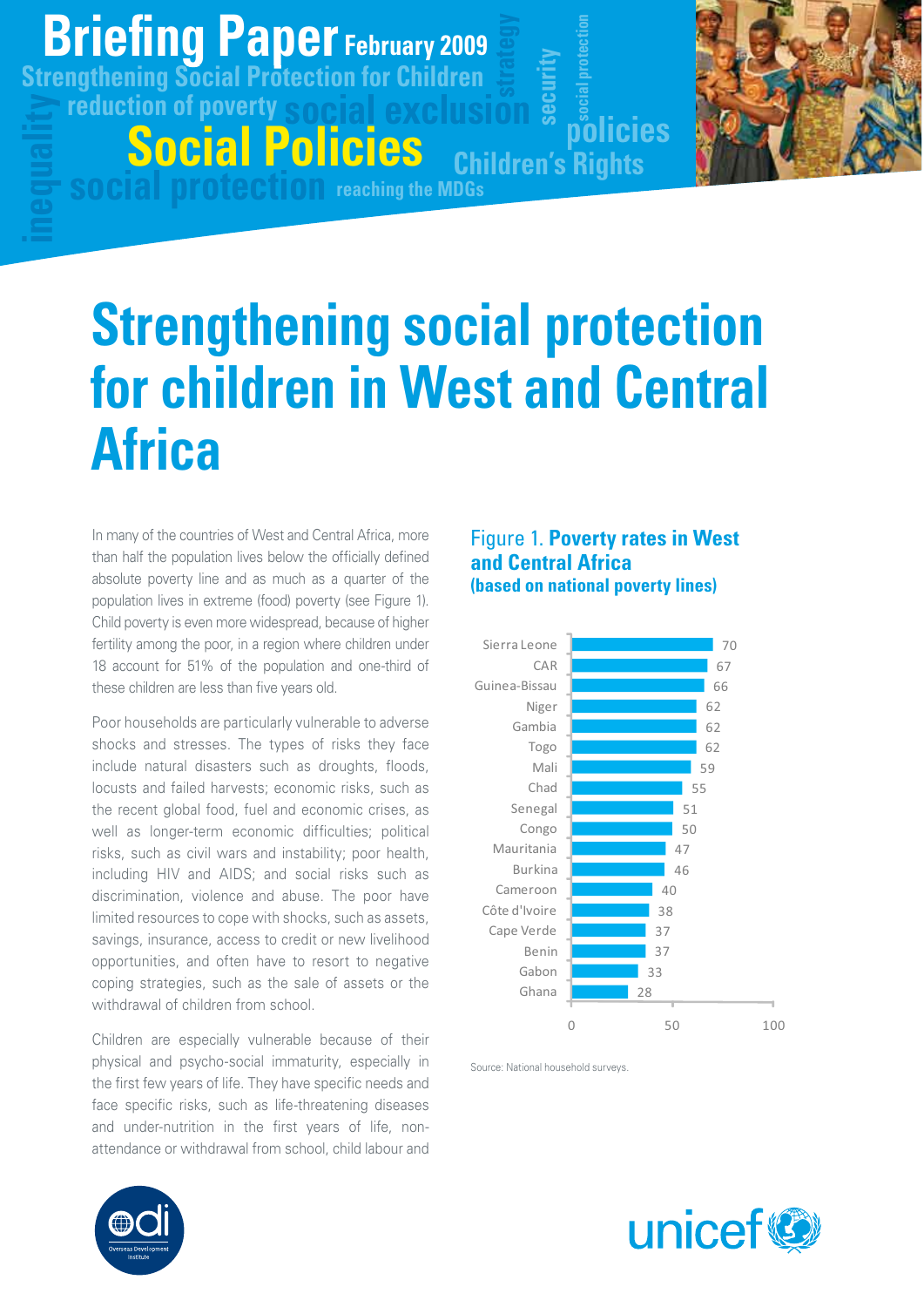other forms of exploitation and abuse. Furthermore, deprivations and lost opportunities in childhood have lifetime consequences, increasing the likelihood of poverty in adulthood and the transmission of poverty to the next generation.

The risks facing children are not exclusively economic. Social and cultural factors also play a role and, at the household level, vulnerability is often a complex interplay of different factors, including gender relations, discrimination and power imbalances. Children, because of their dependence on adults, can be vulnerable to adverse intrahousehold dynamics, including abuse, as well as one of the greatest risks of all – the disintegration or loss of the family environment, the basic social unit for the care and upbringing of children. This is particularly important in the context of the HIV and AIDS crisis, in certain war-affected countries and in areas with high rates of migration.

Social protection, which is generally understood to include social transfers, social insurance, social welfare services and related legislation, is now increasingly seen as an important component of poverty reduction strategies and efforts to reduce vulnerability to shocks and stresses. It can play a particularly important role in addressing the specific vulnerabilities of children. Social protection measures can improve children's nutrition, strengthen the utilisation of basic health and education services and reduce households' need to resort to child labour. In turn, these increased household investments in children improve life-course capacities, helping individuals to escape from poverty in adulthood and thereby break the intergenerational transmission of poverty

This briefing paper, which is based on one of several reports from a research programme on social protection and children in West and Central Africa, reviews the current state of social protection in the region and explores the options for strengthening child-sensitive social protection systems in West and Central African countries<sup>1</sup>.

#### **Child poverty in West and Central Africa**

As noted above, children are overrepresented among the poor. Beyond income poverty, children in the region also suffer high rates of deprivation in terms of nutrition. health, access to clean water and sanitation and education. As Table 1 shows, most of these indicators are worse than in Eastern and Southern Africa. Indeed, West and Central Africa has the highest child mortality rates of any region in the world, as well as the lowest school enrolment, attendance and achievement rates. Progress towards the Millennium Development Goals (MDGs) has been very slow.

Children also suffer widespread problems of abuse, exploitation and violence. The region has high levels of child labour, trafficking and commercial sexual exploitation, and many children have been affected by war, especially in countries such as the Central African Republic (CAR), Chad, Congo, Côte d'Ivoire, Democratic Republic of Congo (DRC), Liberia and Sierra Leone. Many girls in the region suffer from harmful traditional practices such as early marriage and female genital cutting.

Although children in the poorest households (in income or consumption expenditure terms) usually suffer the most chronic and severe deprivations, there is often only a slight difference in the incidence of child deprivation among households in the bottom 40- 60% of the income distribution in the region. In some countries, children in only the top few percentiles have significantly better standards of living and security from risk. While 43% of the region's population now lives in urban areas and there is significant urban poverty, particularly in informal peri-urban areas, rural areas remain worse off by most indicators of childhood deprivation. For example, the mean ruralurban ratio of child stunting is 36% to 23% (across 14 countries for which DHS data are available for the past decade).

<sup>1</sup> The studies on social protection and children in West and Central Africa were sponsored by the West and Central Africa Regional Office of UNICEF and carried out by the Overseas Development Institute (ODI) in London, with the participation of researchers from the region. This briefing paper is based on the report on 'Strengthening Social Protection for Children, West and Central Africa', by Rebecca Holmes and Tim Braunholtz-Speight, which was published jointly by UNICEF and ODI in June 2009.

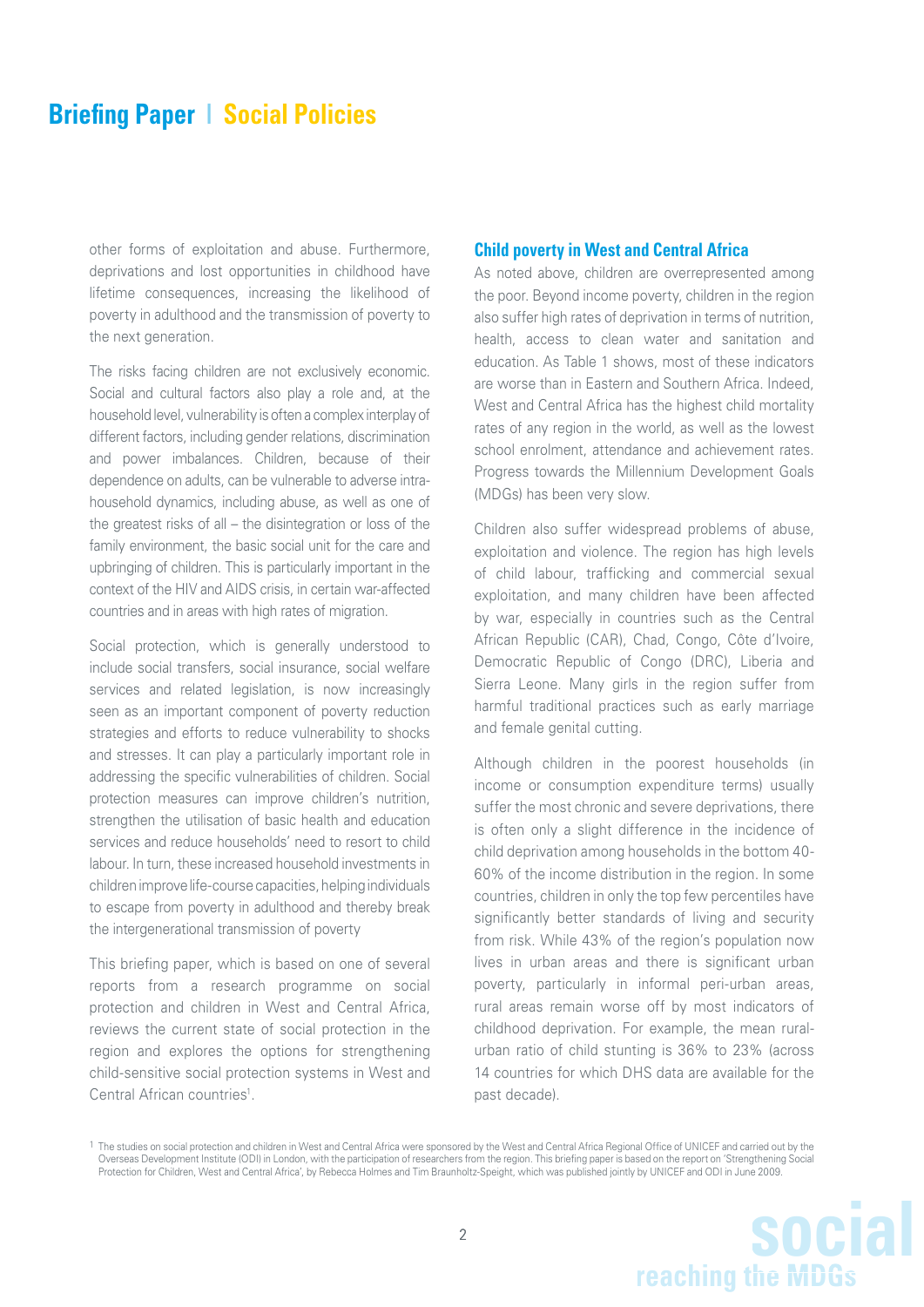## **social exclusion reduction of poverty**

|                                                              | <b>Eastern and</b><br><b>Southern Africa</b> | <b>West and Central</b><br><b>Africa</b> |
|--------------------------------------------------------------|----------------------------------------------|------------------------------------------|
| Underweight prevalence – moderate and severe (%) (2000-2007) | 28                                           | 28                                       |
| Wasting – moderate and severe $(\%)$ (2000-2007)             |                                              | 10                                       |
| Stunting – moderate and severe (%) (2000-2007)               | 40                                           | 36                                       |
| Primary school net attendance ratio (%) (2000-2007)          | 66                                           | 61                                       |
| Male %                                                       | 66                                           | 66                                       |
| Female %                                                     | 66                                           | 56                                       |
| <b>Gender parity</b>                                         |                                              | 0.88                                     |
| Under-5 mortality rate (1990)                                | 165                                          | 206                                      |
| Under-5 mortality rate (2007)                                | 123                                          | 169                                      |
| Infant mortality rate (under 1) (1990)                       | 101                                          | 116                                      |
| Infant mortality rate (under 1) (2007)                       | 80                                           | 97                                       |
| Maternal mortality ratio (2005, adjusted)                    | 760                                          | 1,100                                    |
| % of population using improved drinking water sources (2006) | 56                                           | 59                                       |
| % of population using adequate sanitation facilities (2006)  | 27                                           | 34                                       |

### Table 1. **Social development indicators in sub-Saharan Africa**

Source: UNICEF, The State of the World's Children 2009.

#### **Existing social protection in West and Central Africa**

Informal safety nets in the form of kinship-based solidarity are deeply rooted in the traditional cultures of West and Central Africa. However, these are being undermined by urbanisation, modernisation and changes in the nature of the family. Modern social security systems have been established in all countries, but these provide only a limited range of benefits and essentially cover only those employed in the formal sector (and their families). In most countries this is less than 10% of the population. There is no social security coverage for the vast majority of poor households, who gain their livelihoods in smallscale agriculture and the informal sector.

Extending social protection to the poor is a major challenge, although it is increasingly being addressed as part of national poverty reduction strategies (PRSPs). Some countries, including Burkina Faso, Cape Verde, DRC, Ghana, Mali and Senegal, have also developed national social protection strategies, policies or plans.

Given the diverse range of economic, social, political and environmental risks in the region, it is not surprising to see a wide range of social protection objectives and priorities in these policy documents. For example, Ghana, Sierra Leone, Burkina Faso, Cameroon and Mali emphasise the importance of addressing social risks, such as social exclusion and social marginalisation. Senegal takes a life-cycle approach to risk and vulnerability. Cameroon, the DRC, Ghana and Senegal focus on extending social protection to the informal economy. Chad, Senegal and Guinea specifically address the risk of natural disasters. In some countries, such as Senegal, Mali and Ghana, there is a strong focus on reducing health-related risks, including the risks associated with HIV and AIDS.

Children are mainly visible in the PRSPs and social protection strategies as a 'vulnerable group' that faces particularly serious risks and deprivations. Many of the PRSPs focus on the potential for social protection programmes to reduce childhood poverty and vulnerability by improving nutrition and overcoming financial barriers of access to health and education services, as well as addressing problems of violence, exploitation and abuse.

# **protection**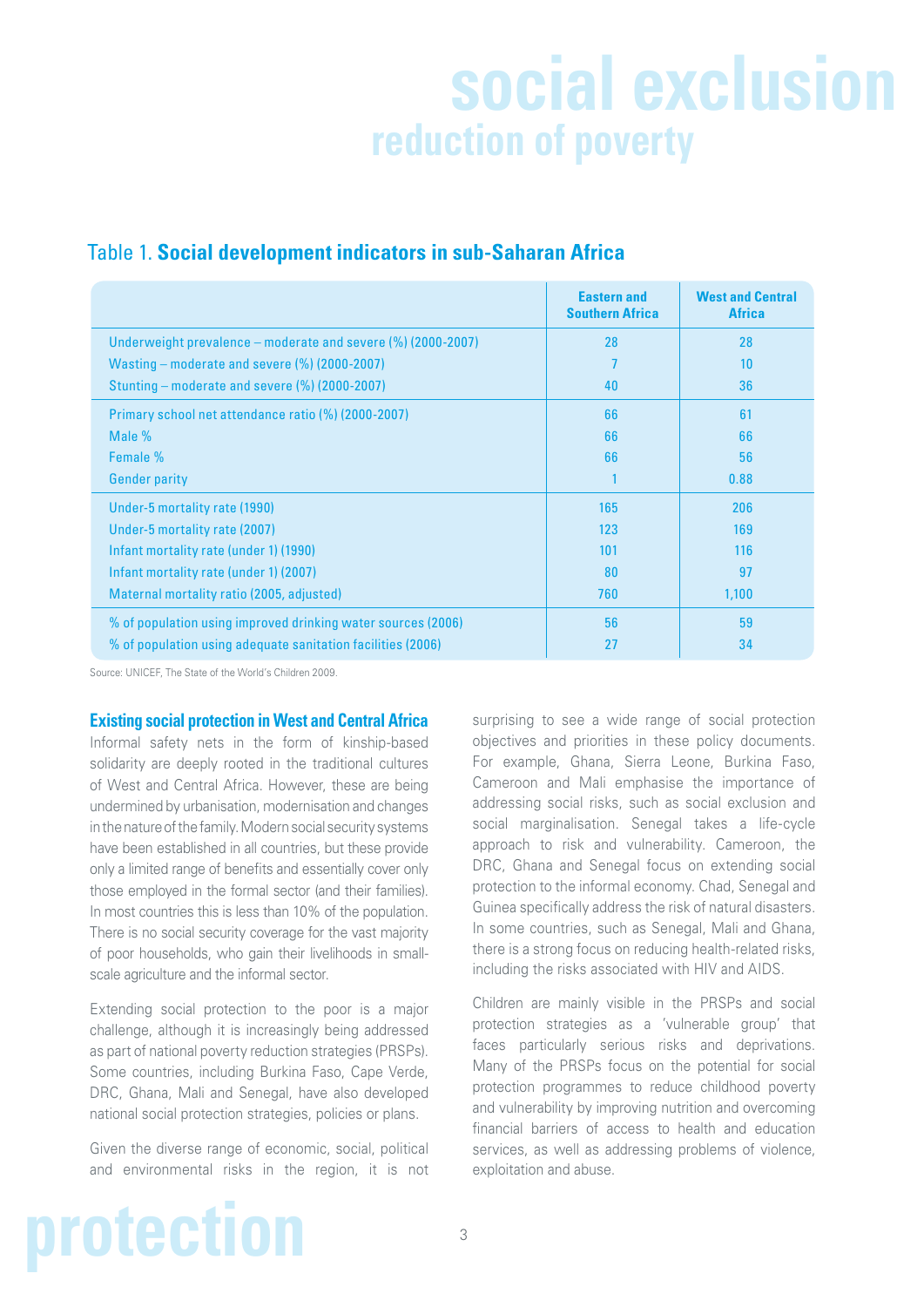Only a few countries have started to translate these general commitments to social protection into operational programmes. Most of these remain small pilot initiatives with limited resources. These include cash transfer programmes, school feeding programmes, health insurance schemes and various fee exemptions aimed at facilitating access to essential health services and basic education and small preventive and responsive child protection programmes.

The governments of Cape Verde, Ghana, Nigeria and Sierra Leone have launched cash transfer programmes, and smaller pilots have been launched in Burkina Faso and Mali. Several of these programmes (Ghana, Nigeria, Burkina Faso and Mali) focus in particular on children, while other key target groups (in Cape Verde, Ghana and Sierra Leone) include extremely vulnerable old people and the severely disabled.

School feeding programmes have been set up in several West and Central African countries, primarily as an incentive for school attendance.

Small mutual health organisations (MHOs) have been established at community level to provide health insurance for families outside the formal sector. However, coverage of these schemes is low: they have reached only 2-4% of the population at most, leaving the vast majority uninsured – a key reason for the much lower use of health services by the poor. Only one country, Ghana, has so far succeeded in establishing a broader health insurance system, heavily subsidised by the state: the National Health Insurance Scheme (NHIS), which by the end of 2008 had registered 45% of the population. Even there, coverage is lower among the poorer deciles of the population, owing to the cost barrier of registration fees and insurance premiums.

Another approach has been to introduce fee waivers for specific population categories, such as children under five or pregnant women, or for certain high-priority services, such as deliveries, caesarean sections or malaria

treatment. However, difficulties have been experienced in implementing waivers in a number of countries.

Social welfare services to address problems of violence, exploitation and abuse of children are extremely weak across the region, with very limited resources, a dearth of trained social workers and poor coordination.

In short, a huge challenge remains to build and implement a more extensive social protection system that would address the multiple deprivations, vulnerabilities and risks facing children and their families across the region.

#### **Strengthening social protection in the region**

Whilst the country contexts are diverse, a number of common factors make it especially difficult to build effective social protection systems in West and Central Africa. These include: i) the extensive nature of poverty and the phenomenon of 'top inequity'; ii) tight constraints on fiscal space, except in the oil producer countries; and iii) weak governance and administrative capacity, especially in the so-called 'fragile states'.

#### **Extensive nature of poverty and vulnerability**

One of the most distinctive characteristics of this region is the scale of monetary poverty. National poverty data, based on consumption expenditure measures of absolute poverty (a basket of food and non-food items required for basic survival), show that poverty is not concentrated in a small, marginalised or 'left-behind' part of the population, but is a broad phenomenon, often encompassing the majority of the population. West and Central African countries demonstrate 'top inequity' in many key deprivation indicators, since only individuals in the top quintile (based on a wealth or asset index) are appreciably better off, while the differences in deprivation are fairly small for those in the bottom three or four quintiles<sup>2</sup>. For example, the under-five mortality rate in sub-Saharan Africa is almost as high in the second and third quintiles as it is in the lowest quintile – a stark contrast with the situation elsewhere in the world.

2 See A. Hodges (2008), 'Perspectives for Social Protection in West and Central Africa'. Paper presented at conference on 'Social Protection for the Poorest in Africa: Learning from Experience', Kampala, Uganda, 8-10 September.

# 4 **security Children's Rights**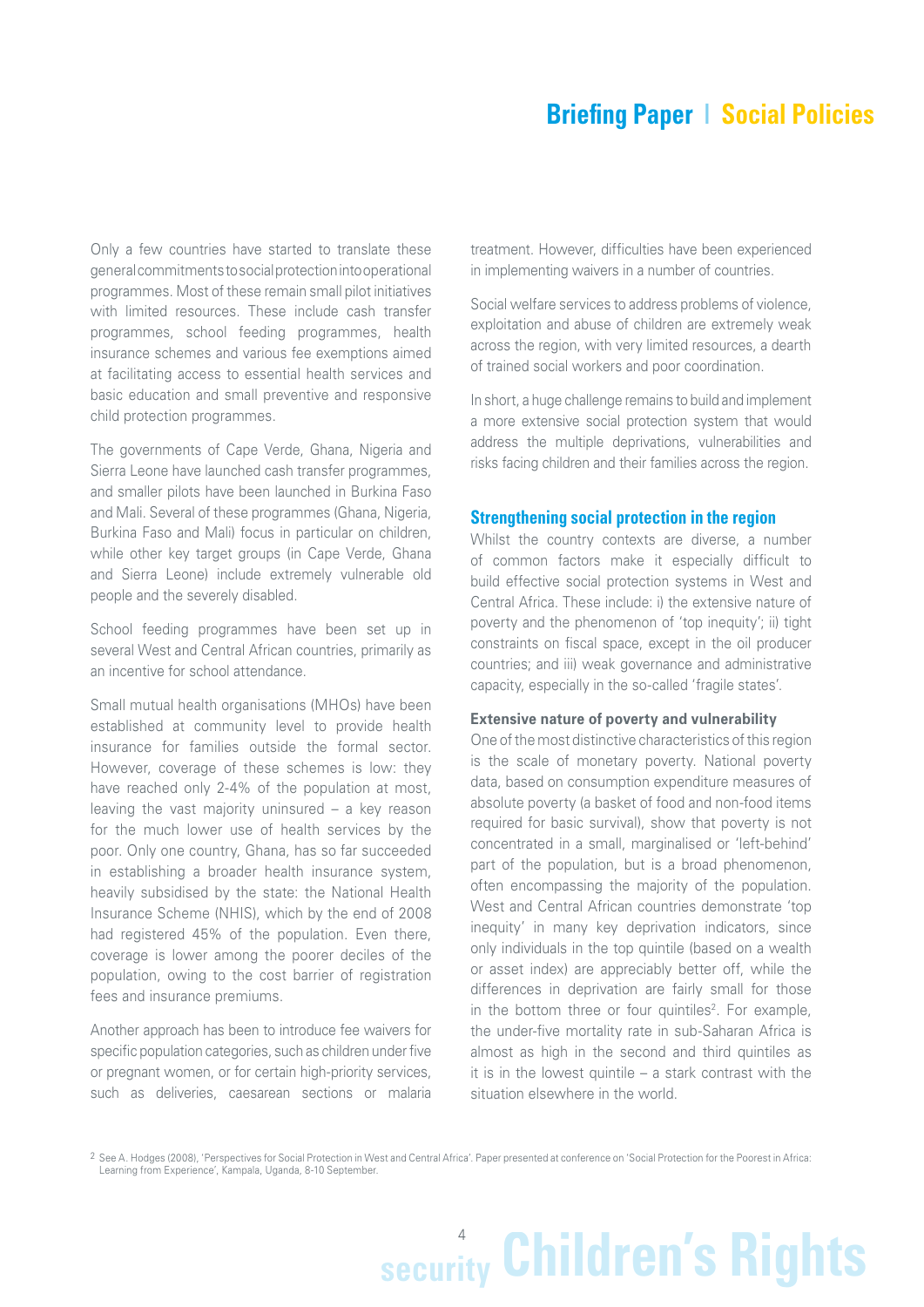This has important implications for the design of social protection programmes. A universal approach may be more appropriate in a context where the majority of the population lives below the poverty line, especially given administrative weaknesses that make targeting burdensome and costly. The informal nature of the economy also makes targeting difficult, with high exclusion risks. However, a universal approach may not be politically feasible or fiscally affordable. Countries that have launched cash transfer programmes to date have opted to target a small minority of ultra-poor, focusing in particular on extremely vulnerable categories such as OVC, the destitute elderly and persons with severe disabilities.

On the other hand, more universal approaches have been adopted by some governments to improve equity in access to essential health services. For example, owing to the difficulties faced by the poor in paying for health insurance, the government of Ghana has provided free NHIS membership to all pregnant and postpartum women and made a commitment (now awaiting implementation) to provide free NHIS membership for all children regardless of their parents' registration status. Other West and Central African countries have introduced more limited free services through tax-based financing, either for children under five or for specific interventions.

#### **Fiscal space**

The region has a mix of oil-rich and resource-poor countries. Many countries run persistent overall fiscal deficits and remain heavily dependent on aid, whereas a handful of oil-rich countries have been enjoying unparalleled surpluses because of high world oil prices. Many countries have competing priorities for available resources, not just between social protection and basic social services, but with infrastructure and other pressing needs for economic growth, creating difficult choices about trade-offs.

The low-population oil-rich countries appear to have the fiscal space for introducing quite extensive social protection systems, even considering the risks of future oil revenue downturns and the need to build up reserves

for the future and avoid boom-bust cycles. However, the limited political commitment to social expenditure in some of these countries, along with governance and capacity weaknesses, poses a real challenge for developing more effective social protection systems.

The low-income countries on the other hand face fiscal constraints on embarking on major new spending programmes, especially as they often have competing priorities for basic social service delivery, infrastructure and support to agriculture and other productive sectors. Nonetheless, Ghana's Livelihood Empowerment Against Poverty (LEAP) cash transfer programme could be scaled up to cover all extreme households for less than 1% of GDP. Interestingly, it is in some of these low-income countries (for example, Burkina Faso, Ghana, Mali and Senegal) that the political commitment to social protection is highest and that the most progress has been made.

#### **Governance and administrative capacity**

Poor governance and low administrative capacity characterise most countries in the region. The World Bank classifies 14 of the 24 countries as 'fragile states'. Corruption is pervasive in many countries and most score poorly on Transparency International's Transparency Perceptions Index: in 2008, out of 180 countries overall, all but four West and Central African countries were in the bottom 80 and 13 were in the bottom 403.

In terms of administrative capacity, the ministries responsible for social protection are among the weakest, with low levels of funding and relatively little influence vis-à-vis ministries of finance. Social protection programmes are often dispersed across different ministries and coordination among them is usually weak4. Moreover, there is a dearth of qualified and experienced social workers for delivering programmes. In short, there are serious capacity constraints for the implementation and scaling-up of social protection programmes, as well as institutional risks that could lead to the diversion of resources or the manipulation of eligibility criteria in targeted programmes.

<sup>3</sup> www.transparency.org/policy\_research/surveys\_indices/cpi/2008

<sup>4</sup> M. Temin (2008), Expanding Social Protection for Vulnerable Children and Families: Learning from an Institutional Perspective. Working Paper. Washington, DC: IATT on Children and HIV and AIDS, Working Group on Social Protection.